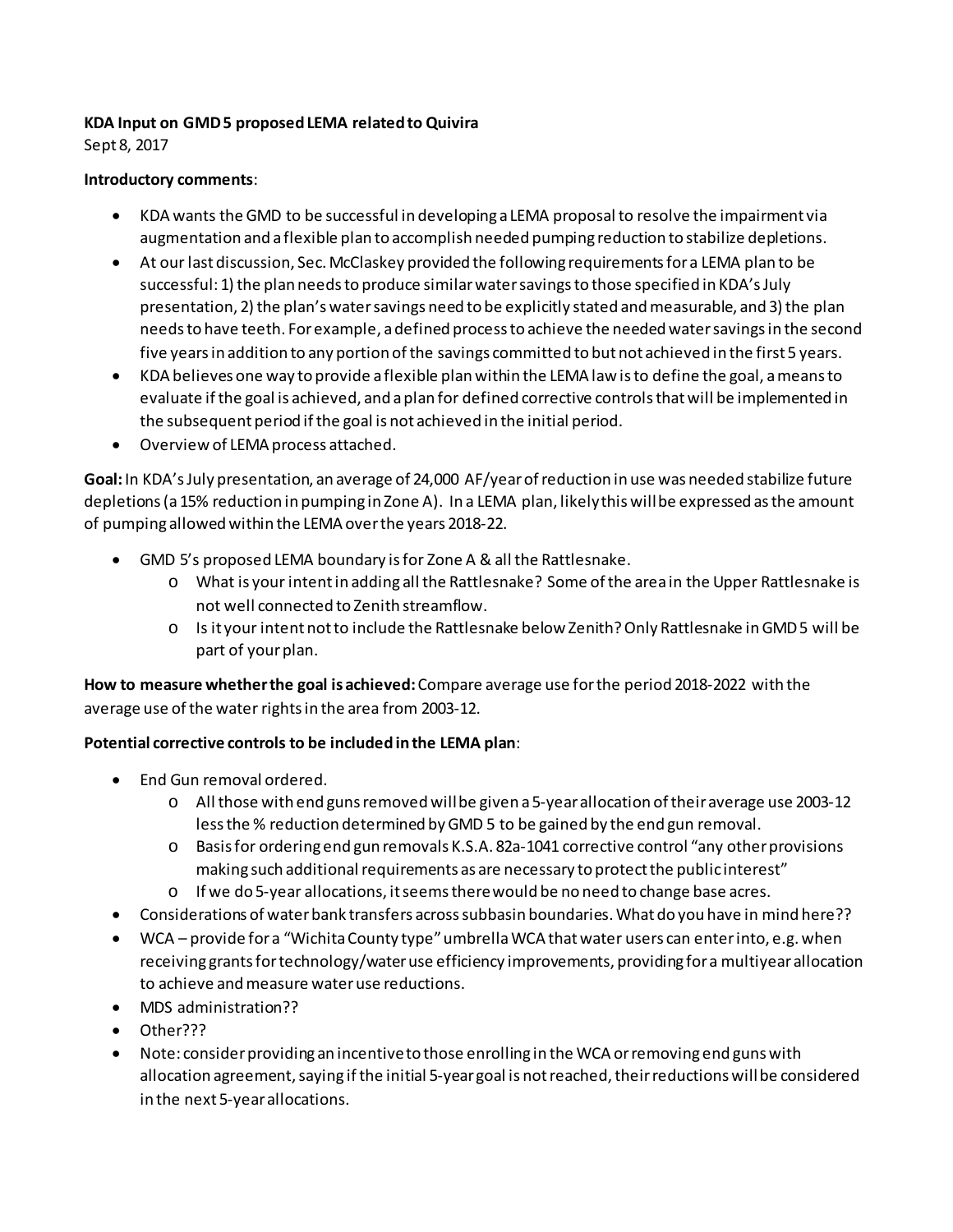## **Corrective controls to be implemented if water savings not fully achieved**:

- 5-year review, assuming augmentation implemented
	- o If goal accomplished, continue with the plan for 5 more years.
	- $\circ$  If the goal is not accomplished (rather than 15% reduction in use, the reduction is 15% X):
		- An allocation for each water right will be provided for the next 5 years achieving water use reductions of 15% + X (from 2003-12 average use) implemented as:
			- A 5-year allocation provided in inches/acre. Significant flexibility in moving allocations, etc.
			- Question: should allocations be varied by seniority. For example: those junior to MDS could get less; those senior to MDS more (allowing allocations to be moved)
- 5-year review, if augmentation not implemented:
	- o 30% cuts for 2023-28 until augmentation provided…..
- 10-year review

### **Other discussion items:**

- Surety in appropriation of augmentation water–DWR needs general locations, quantities, and ratesso we can: evaluate safe yield, check with KDHE on water quality issues, and review timing and quantity of additional losses induced by this pumping.
- Water bank What changes are needed in water bank to assure its assists in LEMA objectives?
- How to provide GMD with assurance the augmentation will be credited?
- We are working on an order to require USFWS to update their water conservation plan; measurement. We have informed them it is coming.
- Right of way access and land acquisition for well field

### **Questions/other matters:**

- Statutory changes to address water bank concerns.
- Crane letter

### **Identify next steps**

- How else can KDA assist the GMD in its LEMA development?
- GMD provide end gun database with savings expected for KDA review
- GMD provide general locations, quantities, and rates of proposed augmentation for KDA review